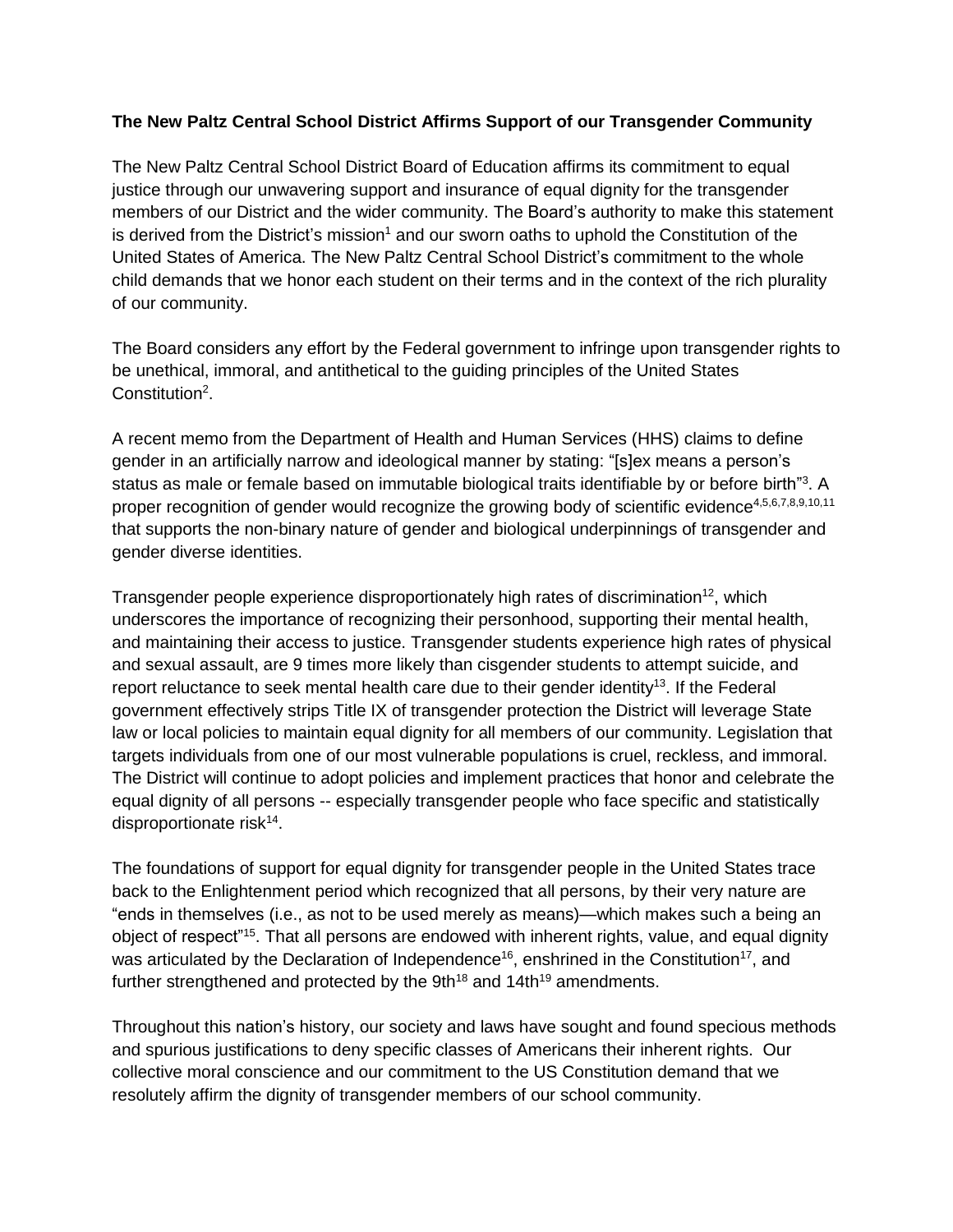The District recognizes that full equality and dignity for all is an ongoing process that can - and must - only move forward.

With liberty and justice for all,

Michael O'Donnell, President Sophia Skiles, Vice President Diana Armstead Glenn LaPolt Kathy Preston Teresa Thompson Matthew Williams

## **References and Annotations**

1. "New Paltz Central School District Mission" *New Paltz Central School District*, 2018, [www.newpaltz.k12.ny.us/.](http://www.newpaltz.k12.ny.us/)

"The New Paltz Central School District exists for the children of the community. The focus of its programs and activities is the commitment to measured excellence and continuous growth and development for all."

2. United States, "The Constitution of the United States.", *Constitutional Convention*, 1789. [www.archives.gov/founding-docs/constitution-transcript.](http://www.archives.gov/founding-docs/constitution-transcript)

Preamble: "We the People of the United States, in Order to form a more perfect Union, establish Justice, insure domestic Tranquility, provide for the common defence, promote the general Welfare, and secure the Blessings of Liberty to ourselves and our Posterity, do ordain and establish this Constitution for the United States of America."

9th Amendment: "The enumeration in the Constitution, of certain rights, shall not be construed to deny or disparage others retained by the people."

14th Amendment, Section I. "All persons born or naturalized in the United States, and subject to the jurisdiction thereof, are citizens of the United States and of the State wherein they reside. No State shall make or enforce any law which shall abridge the privileges or immunities of citizens of the United States; nor shall any State deprive any person of life, liberty, or property, without due process of law; nor deny to any person within its jurisdiction the equal protection of the laws."

3. Green, Erica L, et al. "'Transgender' Could Be Defined Out of Existence Under Trump Administration." *The New York Times*, 21 Oct. 2018,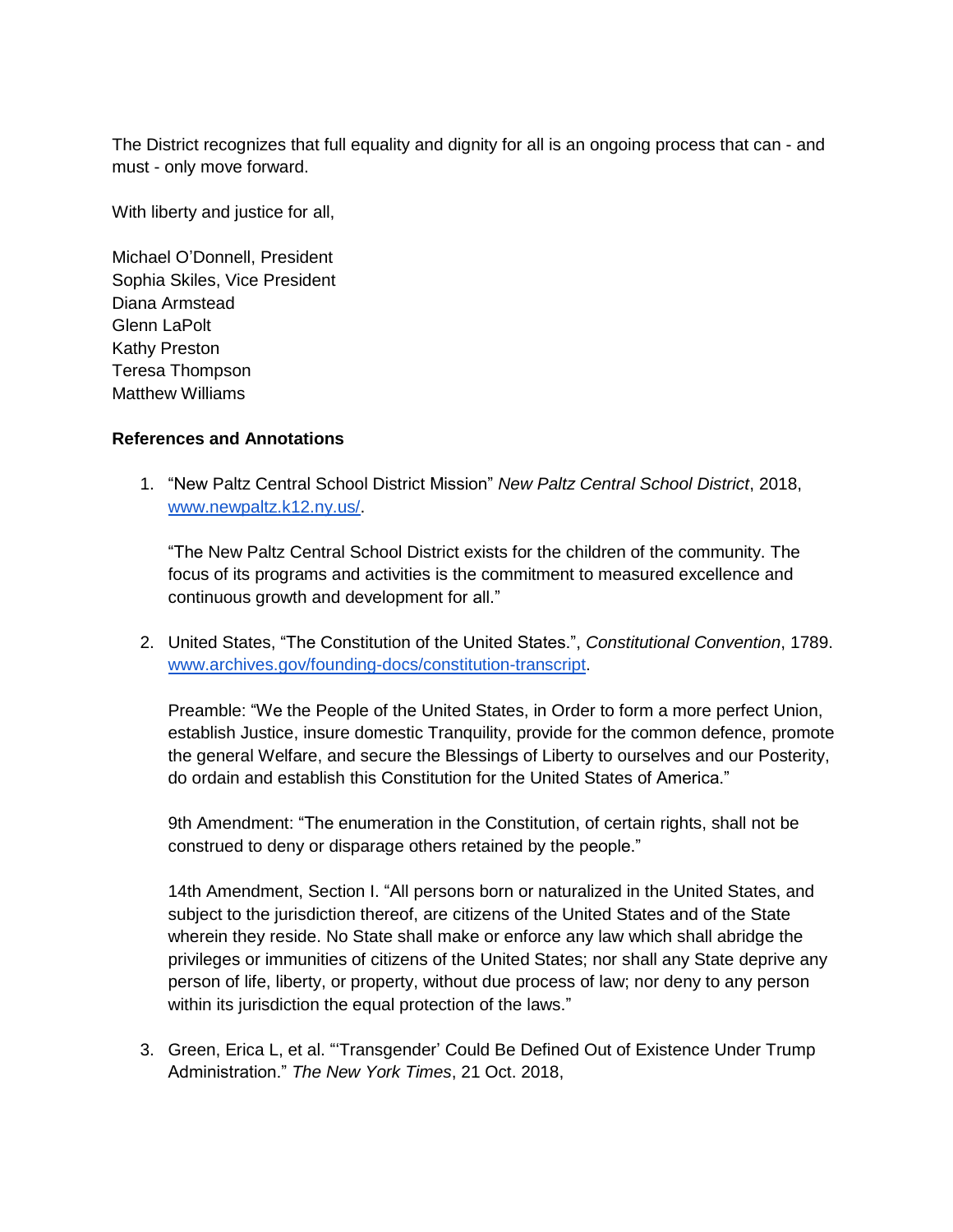[www.nytimes.com/2018/10/21/us/politics/transgender-trump-administration-sex](http://www.nytimes.com/2018/10/21/us/politics/transgender-trump-administration-sex-definition.html)[definition.html.](http://www.nytimes.com/2018/10/21/us/politics/transgender-trump-administration-sex-definition.html)

"The department argued in its memo that key government agencies needed to adopt an explicit and uniform definition of gender as determined "on a biological basis that is clear, grounded in science, objective and administrable." The agency's proposed definition would define sex as either male or female, unchangeable, and determined by the genitals that a person is born with, according to a draft reviewed by The Times. Any dispute about one's sex would have to be clarified using genetic testing."

4. Diamond, Milton. "Transsexuality Among Twins: Identity Concordance, Transition, Rearing, and Orientation." *International Journal of Transgenderism*, vol. 14, no. 1, May 2013, pp. 24–38., doi:10.1080/15532739.2013.750222.

"Combining data from the present survey with those from past-published reports, 20% of all male and female monozygotic twin pairs were found concordant for transsexual identity. This was more frequently the case for males (33%) than for females (23%). The responses of our twins relative to their rearing, along with our findings regarding some of their experiences during childhood and adolescence show their identity was much more influenced by their genetics than their rearing."

5. Luders, Eileen, et al. "Regional Gray Matter Variation in Male-to-Female Transsexualism." *NeuroImage*, vol. 46, no. 4, 2009, pp. 904–907., doi:10.1016/j.neuroimage.2009.03.048.

"These findings provide new evidence that transsexualism is associated with distinct cerebral pattern, which supports the assumption that brain anatomy plays a role in gender identity."

6. Rametti, Giuseppina, et al. "White Matter Microstructure in Female to Male Transsexuals before Cross-Sex Hormonal Treatment. A Diffusion Tensor Imaging Study." *Journal of Psychiatric Research*, vol. 45, no. 2, 2011, pp. 199–204., doi:10.1016/j.jpsychires.2010.05.006.

"Our results show that the white matter microstructure pattern in untreated FtM transsexuals is closer to the pattern of subjects who share their gender identity (males) than those who share their biological sex (females). Our results provide evidence for an inherent difference in the brain structure of FtM transsexuals."

7. "Transgender People, Gender Identity and Gender Expression." *American Psychological Association*, www.apa.org/topics/lgbt/transgender.aspx.

"A psychological state is considered a mental disorder only if it causes significant distress or disability. Many transgender people do not experience their gender as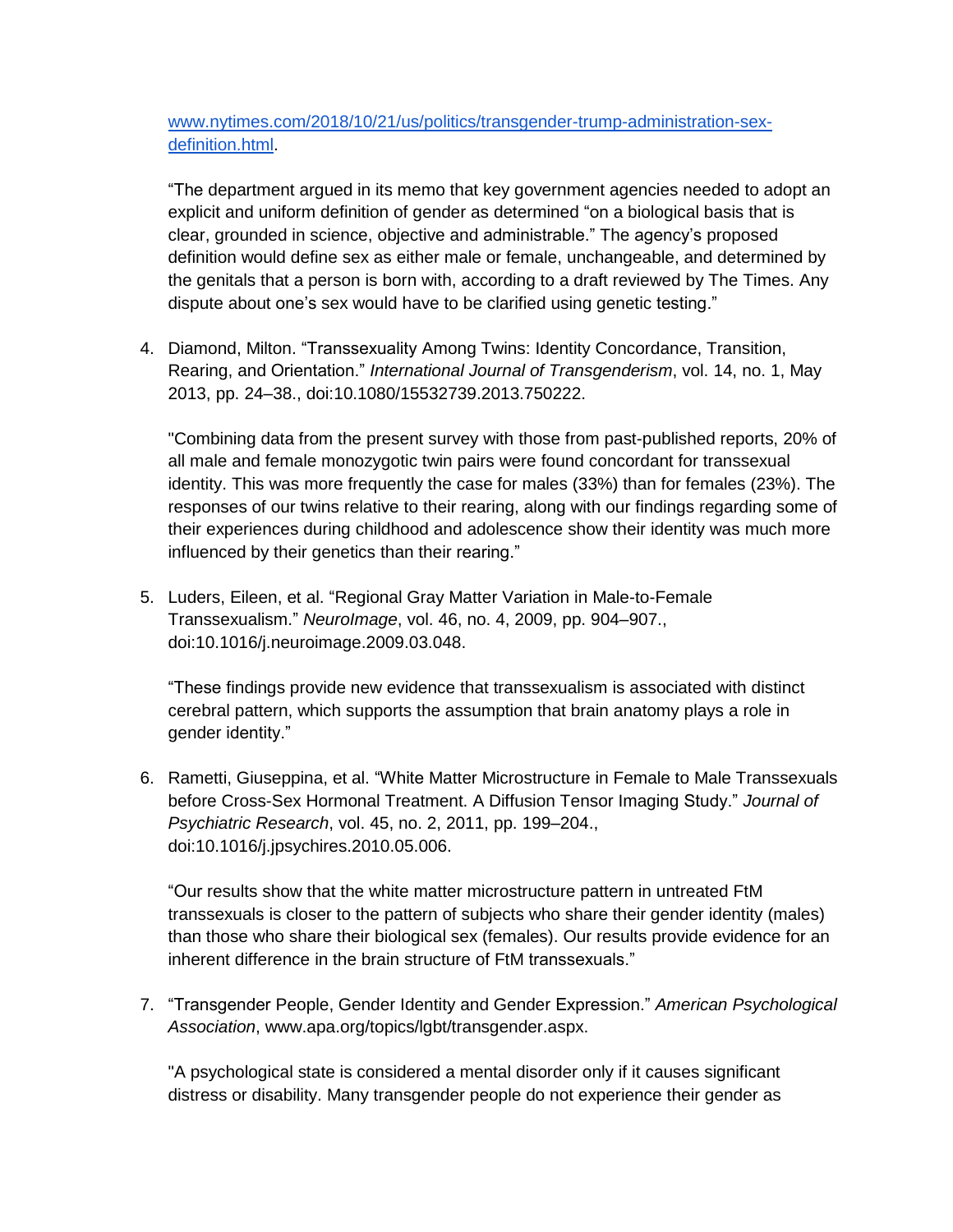distressing or disabling, which implies that identifying as transgender does not constitute a mental disorder."

8. Burke, Sarah M., et al. "Hypothalamic Response to the Chemo-Signal Androstadienone in Gender Dysphoric Children and Adolescents." *Frontiers in Endocrinology*, vol. 5, 2014, doi:10.3389/fendo.2014.00060.

"We present here a unique data set of boys and girls diagnosed with GD at two different developmental stages, showing that these children possess certain sex-atypical functional brain characteristics and may have undergone atypical sexual differentiation of the brain."

9. Hare, Lauren, et al. "Androgen Receptor Repeat Length Polymorphism Associated with Male-to-Female Transsexualism." *Biological Psychiatry*, vol. 65, no. 1, 2009, pp. 93–96., doi:10.1016/j.biopsych.2008.08.033.

"A significant association was identified between transsexualism and the AR allele, with transsexuals having longer AR repeat lengths than non-transsexual male control subjects (p=.04)."

10. Saraswat, Aruna, et al. "Evidence Supporting the Biologic Nature of Gender Identity." *Endocrine Practice*, vol. 21, no. 2, 2015, pp. 199–204., doi:10.4158/ep14351.ra.

"Although the mechanisms remain to be determined, there is strong support in the literature for a biologic basis of gender identity."

11. "Gender and Genetics." *World Health Organization*, 1 Dec. 2010, [www.who.int/genomics/gender/en/index1.html.](http://www.who.int/genomics/gender/en/index1.html)

"Humans are born with 46 chromosomes in 23 pairs. The X and Y chromosomes determine a person's sex. Most women are 46XX and most men are 46XY. Research suggests, however, that in a few births per thousand some individuals will be born with a single sex chromosome (45X or 45Y) (sex monosomies) and some with three or more sex chromosomes (47XXX, 47XYY or 47XXY, etc.) (sex polysomies). In addition, some males are born 46XX due to the translocation of a tiny section of the sex determining region of the Y chromosome. Similarly some females are also born 46XY due to mutations in the Y chromosome. Clearly, there are not only females who are XX and males who are XY, but rather, there is a range of chromosome complements, hormone balances, and phenotypic variations that determine sex."

12. Grant, Jaime M, et al. *Injustice at Every Turn: A Report of the National Transgender Discrimination Survey*. National Center for Transgender Equality and National Gay and Lesbian Task Force, 2011, [transequality.org/sites/default/files/docs/resources/NTDS\\_Report.pdf.](https://transequality.org/sites/default/files/docs/resources/NTDS_Report.pdf)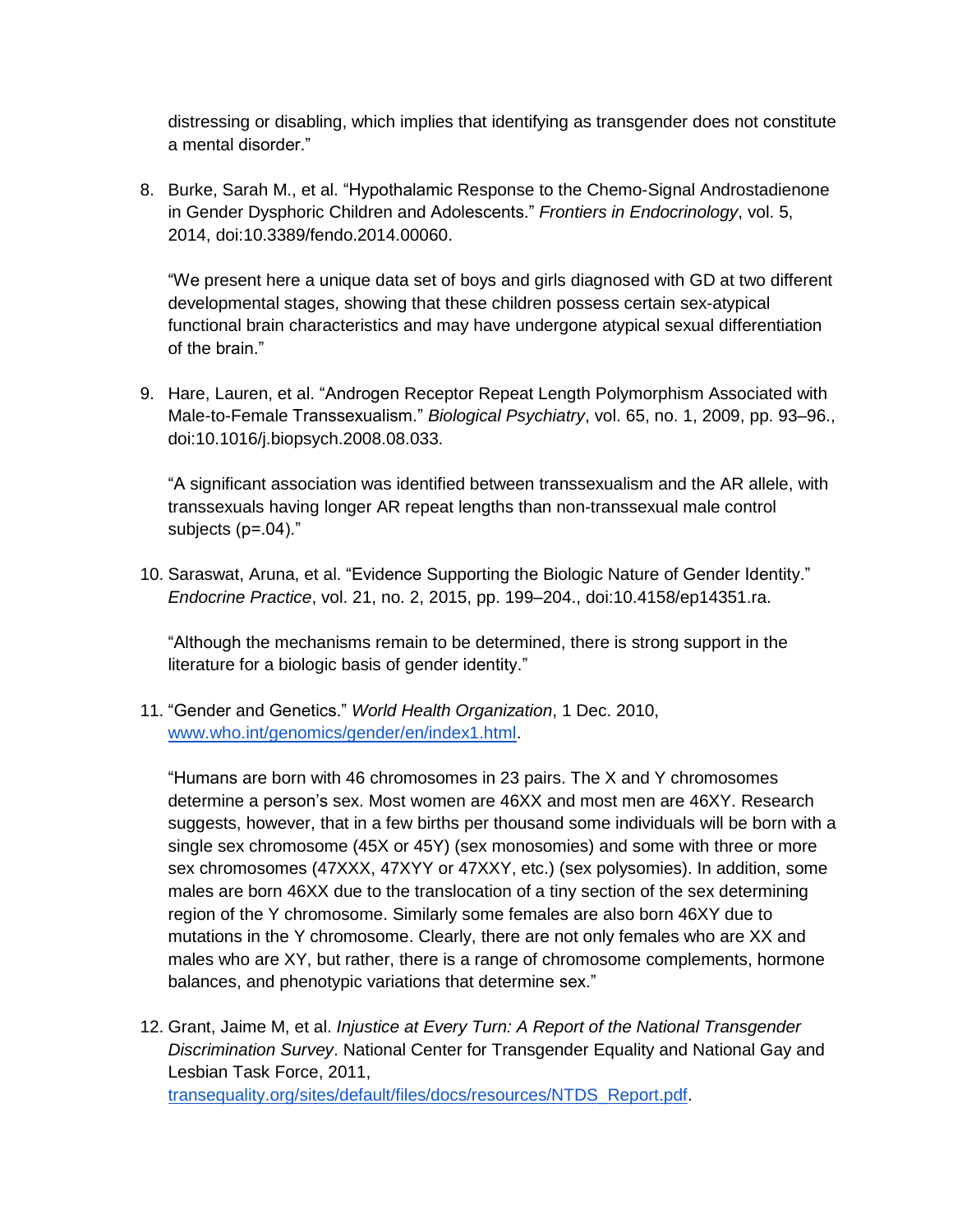"Sixty-three percent (63%) of our participants experienced serious acts of discrimination—events that would have a major impact on a person's quality of life and ability to sustain themselves financially or emotionally."

13. James, Sandy E, et al. *Executive Summary of the Report of the 2015 U.S. Transgender Survey. National Center for Transgender Equality*, 2016, [transequality.org/sites/default/files/docs/usts/USTS-Executive-Summary-Dec17.pdf.](https://transequality.org/sites/default/files/docs/usts/USTS-Executive-Summary-Dec17.pdf)

"The majority of respondents who were out or perceived as transgender while in school (K–12) experienced some form of mistreatment, including being verbally harassed (54%), physically attacked (24%), and sexually assaulted (13%) because they were transgender. Further, 17% experienced such severe mistreatment that they left a school as a result." "Among the starkest findings is that 40% of respondents have attempted suicide in their lifetime—nearly nine times the attempted suicide rate in the U.S. population (4.6%)." "nearly one-quarter (23%) of respondents reported that they did not seek the health care they needed in the year prior to completing the survey due to fear of being mistreated as a transgender person"

14. "NASP Affirms Support for Civil Rights Protections of Transgender People in Title IX." *National Association of School Psychologists*, 2018, [www.nasponline.org/about-school](http://www.nasponline.org/about-school-psychology/media-room/press-releases/nasp-affirms-support-for-civil-rights-protections-of-transgender-people-in-title-ix)[psychology/media-room/press-releases/nasp-affirms-support-for-civil-rights-protections](http://www.nasponline.org/about-school-psychology/media-room/press-releases/nasp-affirms-support-for-civil-rights-protections-of-transgender-people-in-title-ix)[of-transgender-people-in-title-ix.](http://www.nasponline.org/about-school-psychology/media-room/press-releases/nasp-affirms-support-for-civil-rights-protections-of-transgender-people-in-title-ix)

"The threat of the loss of legal protections, increased incidents of verbal or physical attacks, and the psychological toll of being "invalidated" as person can all undermine the well-being, safety, and learning for some of our most vulnerable students."

15. Kant, Immanuel. *Groundwork of the Metaphysics of Morals*. 1785.

"Practical principles are formal when they abstract from all subjective ends; they are material when they are based on subjective ends and thus on certain action-drivers. All of the ends—material ends—that a rational being voluntarily already marks them out as ends in themselves (i.e. as not to be used merely as means)—which makes such a being an object of respect, and something that sets limits to what anyone can choose to do. Such beings are not merely subjective ends whose existence as a result of our action has value for us, but are objective ends, i.e. things [Dinge] whose existence is an end in itself. It is indeed an irreplaceable end: you can't substitute for it something else to which it would be merely a means. If there were no such ends in themselves, nothing of absolute value could be found, and if all value were conditional and thus contingent, no supreme practical principle for reason could be found anywhere."

16. United States, "The Declaration of Independence" *Second Continental Congress*, 4 July 1776. [www.archives.gov/founding-docs/declaration.](http://www.archives.gov/founding-docs/declaration)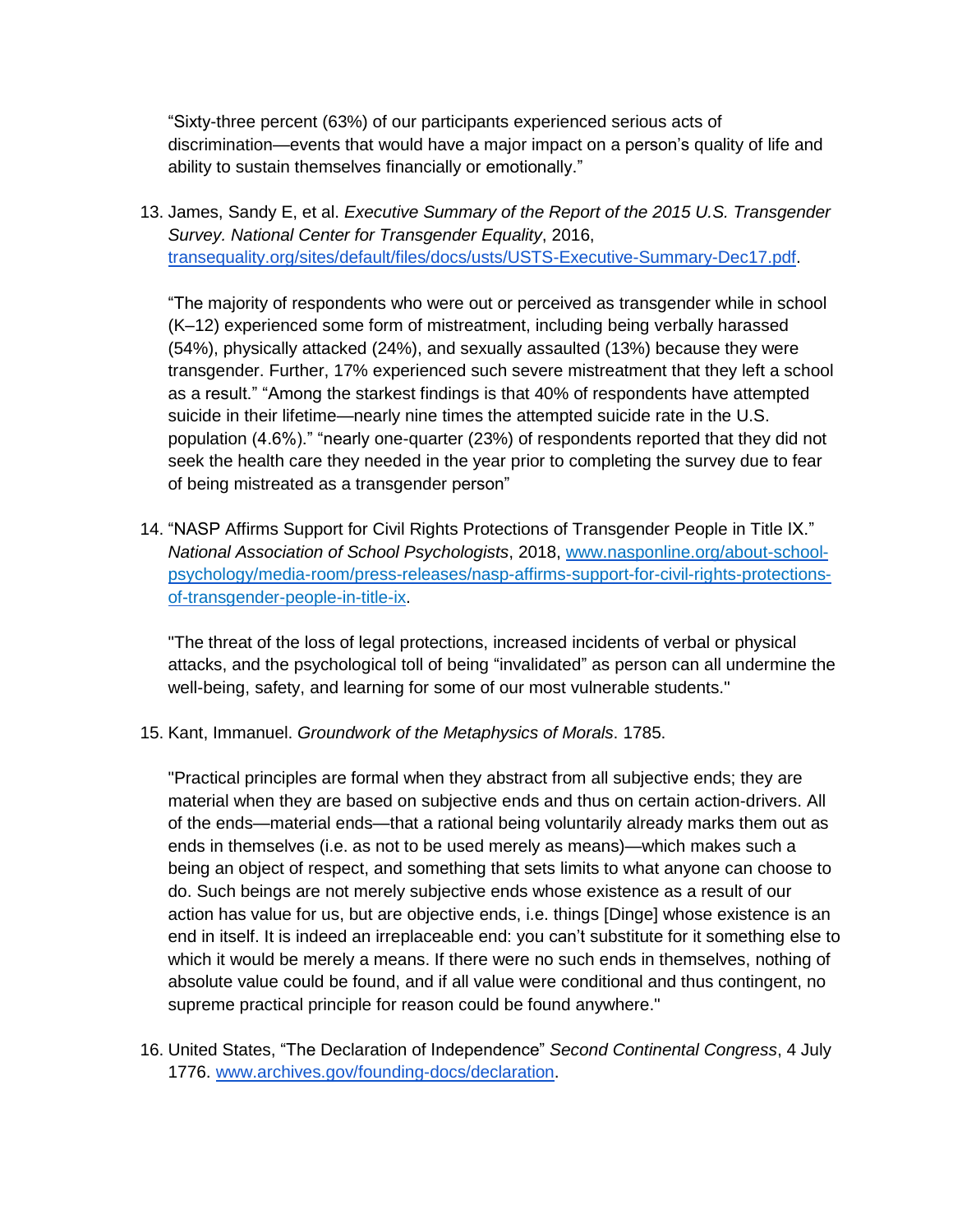"We hold these truths to be self-evident, that all men are created equal, that they are endowed by their Creator with certain unalienable Rights, that among these are Life, Liberty and the pursuit of Happiness."

17. United States, "The Constitution of the United States.", *Constitutional Convention*, 1789. [www.archives.gov/founding-docs/constitution-transcript.](http://www.archives.gov/founding-docs/constitution-transcript)

"We the People of the United States, in Order to form a more perfect Union, establish Justice, insure domestic Tranquility, provide for the common defense, promote the general Welfare, and secure the Blessings of Liberty to ourselves and our Posterity, do ordain and establish this Constitution for the United States of America."

18. United States, "The Constitution of the United States.", *Constitutional Convention*, 1789. [www.archives.gov/founding-docs/constitution-transcript.](http://www.archives.gov/founding-docs/constitution-transcript)

"The enumeration in the Constitution, of certain rights, shall not be construed to deny or disparage others retained by the people."

19. United States, "The Constitution of the United States.", *Constitutional Convention*, 1789. [www.archives.gov/founding-docs/constitution-transcript.](http://www.archives.gov/founding-docs/constitution-transcript)

"All persons born or naturalized in the United States, and subject to the jurisdiction thereof, are citizens of the United States and of the State wherein they reside. No State shall make or enforce any law which shall abridge the privileges or immunities of citizens of the United States; nor shall any State deprive any person of life, liberty, or property, without due process of law; nor deny to any person within its jurisdiction the equal protection of the laws."

### **Relevant US Supreme Court Precedents**

1. US Supreme Court. *Obergefell v. Hodges*. 25 June 2015.

"If rights were defined by who exercised them in the past, then received practices could serve as their own continued justification and new groups could not invoke rights once denied. This Court has rejected that approach, both with respect to the right to marry and the rights of gays and lesbians."

"These new insights have strengthened, not weakened, the institution of marriage. Indeed, changed understandings of marriage are characteristic of a Nation where new dimensions of freedom become apparent to new generations, often through perspectives that begin in pleas or protests and then are considered in the political sphere and the judicial process."